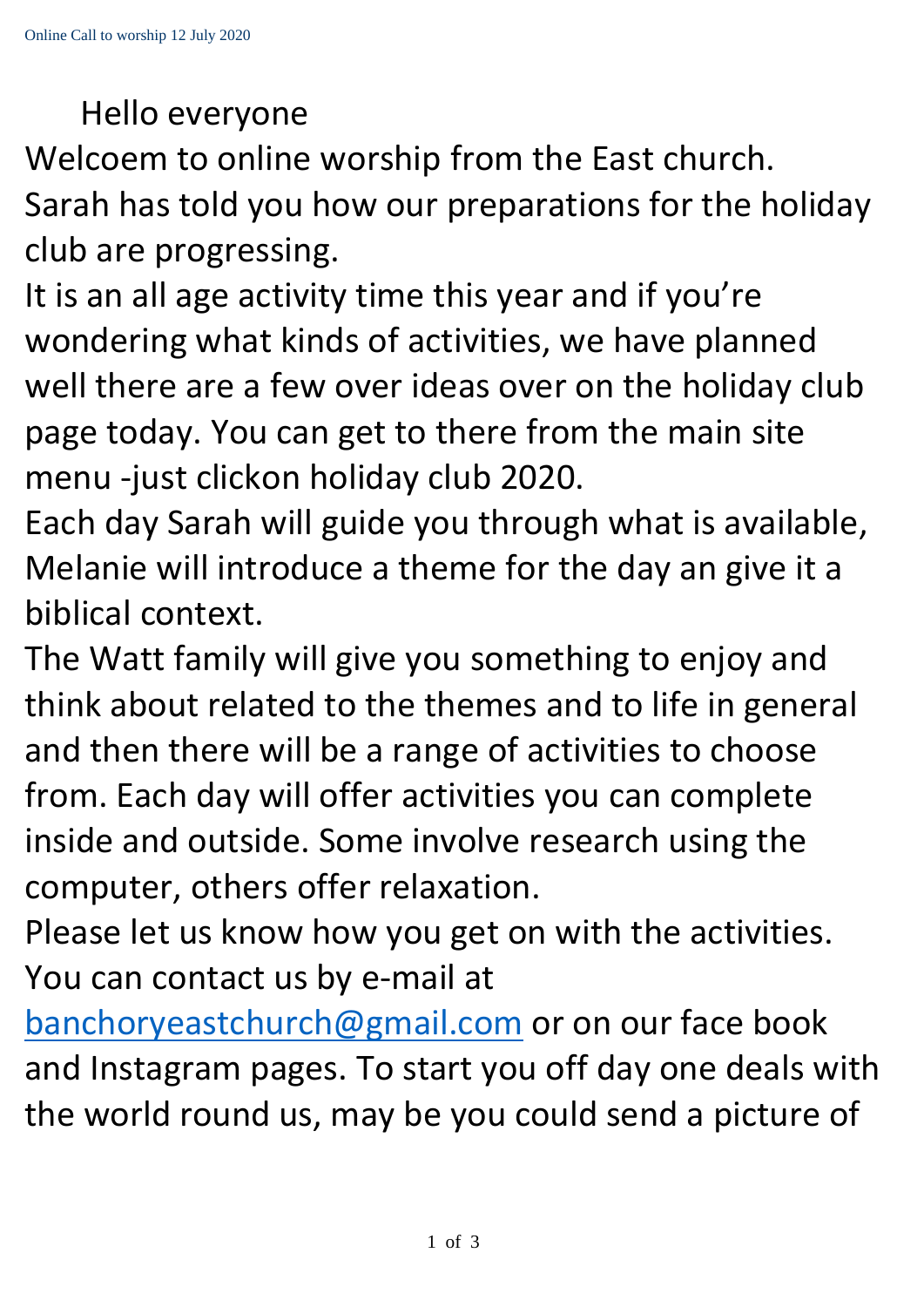your garden or a favourite spot for our church picture album.

Today we reach the end of Luke's gospel

We get to Imagine ourselves

On the ridge of the top of the Mount of Olives.

Ahead of you is Bethany

Behind you is the road

From Jerusalem

Imagine yourself there with the disciples

Watch and feel as Jesus blesses you

before his ascension.

That is the scene that Luke uses to bring the first

Part of his story to a conclusion.